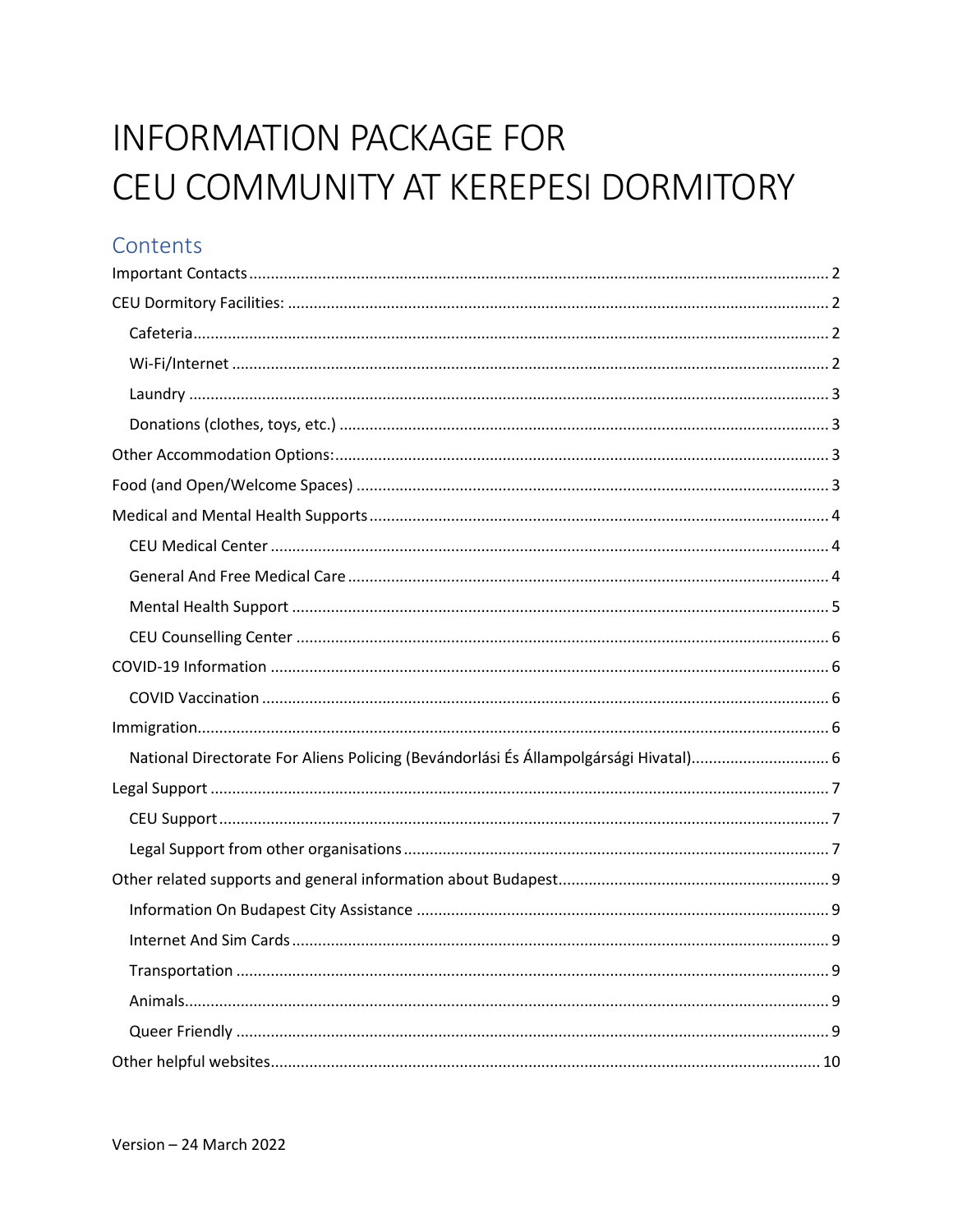## <span id="page-1-0"></span>Important Contacts

#### **CEU Dormitory**

Address: Kerepesi út 87. Budapest 1106 (District 10th) Reception: E-mail: [dormreception@ceu.edu](mailto:dormreception@ceu.edu) Telephone: +36 1 327 3150 Extension: 5555 Facebook Page + Group for residents of dormitory: <https://www.facebook.com/CEUResidenceCenter/groups>

**FOR CEU ALUMNI:** Beginning March 22, the Alumni Relations Office staff will be in the office on Nador 9 from 9:30am until 4:30 pm every Tuesday. Feel free to drop in for a chat or any additional help/information. To access the campus, please order your alumni card here: <https://alumni.ceu.edu/get-your-alumni-card>

Address: 1051 Budapest, Nador utca 9, first floor (entry to campus is through the Nador 15 building)

Email: [alumni@ceu.edu](mailto:alumni@ceu.edu)

#### **In a case of emergency, call 112 (English speaking operators available)**

# <span id="page-1-1"></span>CEU Dormitory Facilities:

#### <span id="page-1-2"></span>Cafeteria

CEU dormitory provides one warm meal per day free of charge. Sign up in advance on the previous day at the reception. It's possible to sign up for multiple days too.

Cafeteria opening hours:

7:00 a.m.—10:00 a.m. 11:30 a.m.—3:00 p.m. 6:00 p.m.—9:00 p.m.

Warm lunch box available in the 9<sup>th</sup> floor big kitchen.

## <span id="page-1-3"></span>Wi-Fi/Internet **Username:** CEU External and Event **Password:** newHOME2022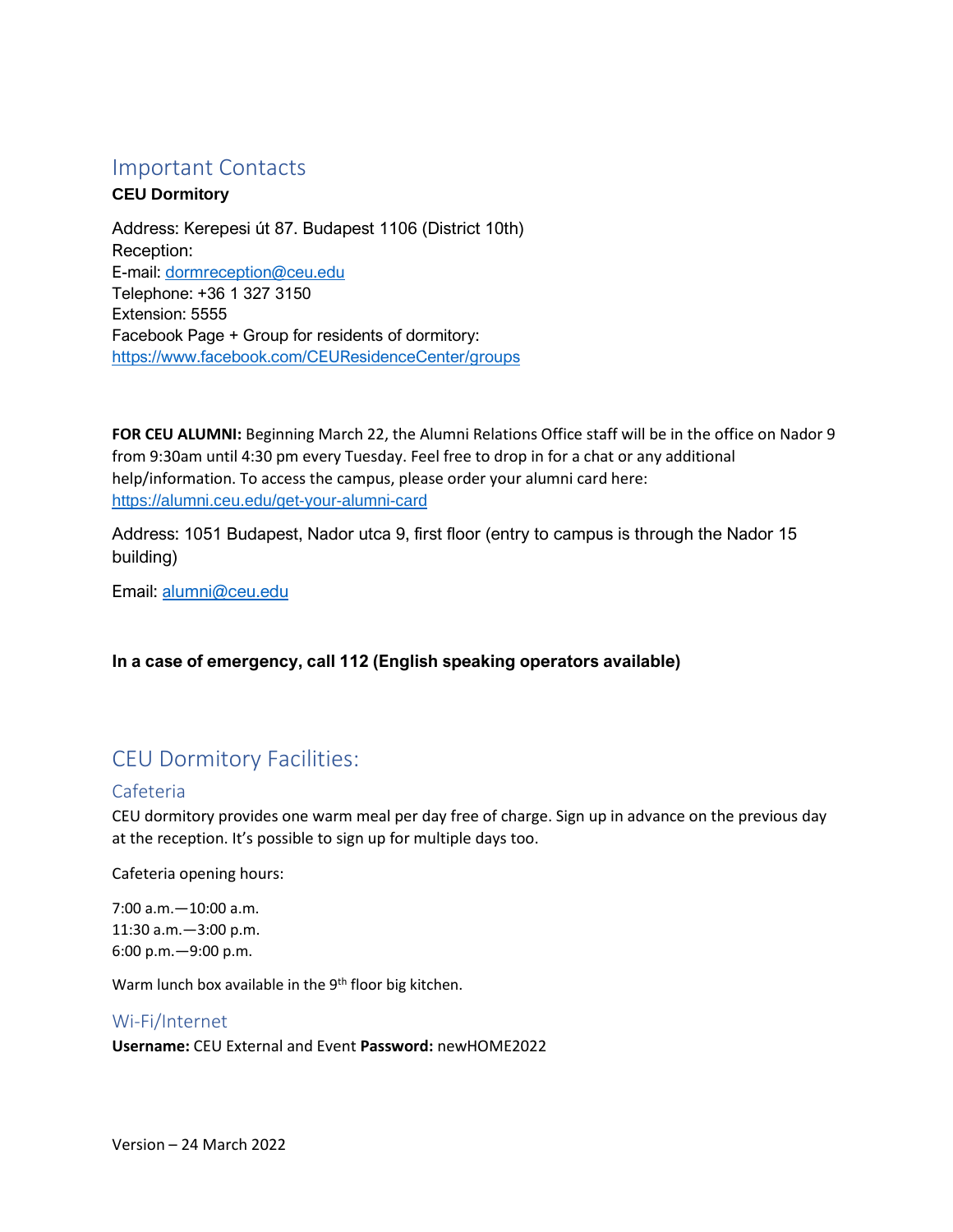#### <span id="page-2-0"></span>Laundry

Free tokens are available for the laundry. Laundry is in the basement, there are washing and drying machines

#### <span id="page-2-1"></span>Donations (clothes, toys, etc.)

Anything can be picked up at the drop off point in the CEU dorm. Collected items are available in the CEU Dormitory. Please check with reception.

Further information regarding rules and regulations of the dormitory: <https://residencecenter.ceu.edu/rules-and-regulations>

## <span id="page-2-2"></span>Other Accommodation Options:

- <https://www.host4ukraine.com/>
- <https://www.ukrainetakeshelter.com/> <https://shelter4ua.com/ua>
- <https://www.supportukraine.hu/uk/szallasok-listaja/#szallassegelyszervezetek>
- [https://shelterukr.com/](https://l.facebook.com/l.php?u=https%3A%2F%2Fshelterukr.com%2F%3Ffbclid%3DIwAR15YXNupbBZnhn_ZSGKha5f6dFqTo9NQ9_7miChM5AgzLA8_emKHF6sGs8&h=AT0op5JioqG5eCNM7rCdET9wvCaiXHnaTfnfmeUm3f9V4_2E1eEv4mxIIJQxqwk0Ao2iox3n0vek5fkNpp2jk-eYMKZ9CGUW4zwMmS08dp8k0Lu02BR33YZ9rKzfiFWyN_i77ks&__tn__=-UK-R&c%5b0%5d=AT0WXfyhqQqvXZL4TrI6JqxxHiztQveuOw1aPnTc2-tT9fJVxFJl7yBw9_jenz4z-TRh4E2anqUBthRMsWAJyHPymW--W5qbUzuca0c0wrcFIVCbetazDnRzOJFsuRK3f0DeGaeBYh96r3j6aZKY7DacFMuQ)
- [https://www.eu4ua.org/](https://www.eu4ua.org/?fbclid=IwAR2t61TN74Vm-BBu856lSnKeq0WPq6EfQbTtZiMkcyYtutiZKUS-kgPeX20)
- [https://maltai.hu](https://maltai.hu/)
- [https://szallas.hu](https://szallas.hu/)
- [https://hospitality-helps.org](https://hospitality-helps.org/)
- [https://hwhelp.hostelworldgroup.com](https://hwhelp.hostelworldgroup.com/)
- Open houses for Ukrainians in Budapest <https://m.facebook.com/groups/1279120059240703/?ref=share>
- Accommodation, Help & Shelter for Ukraine: <https://www.facebook.com/groups/699929631375624>
- Hotel accommodation: [https://www.instagram.com/p/Ca9L\\_lisW-6/?utm\\_medium=copy\\_link](https://www.instagram.com/p/Ca9L_lisW-6/?utm_medium=copy_link)

## <span id="page-2-3"></span>Food (and Open/Welcome Spaces)

- Sandwich Bar István utca 27, district 7th, 1078 Budapest; opening hours 10.00am 08.00pm (everyday):<https://www.facebook.com/szendvicsbar.27/>
- The Workshop Paulay Ede utca 16, 1061 Budapest; opening hours 09.00am 05.00pm (Mon-Sat):<https://www.facebook.com/theworkshop.budapest>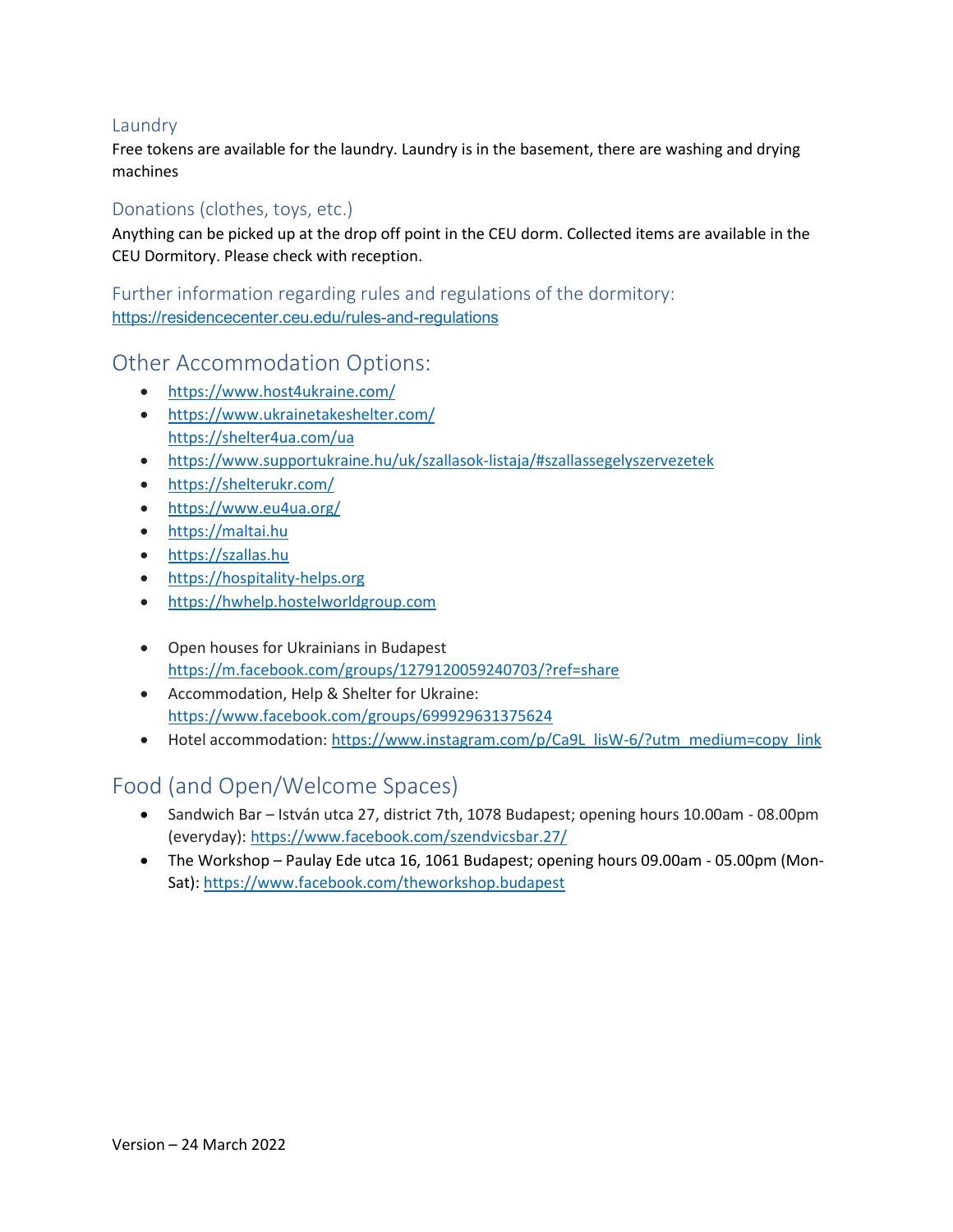# <span id="page-3-0"></span>Medical and Mental Health Supports

Ukrainian nationals are entitled to free acute and emergency care in Hungary from healthcare providers contracted with the social security system. This opportunity exists with domestic general practitioners, specialized clinics, hospitals – upon presentation of a passport.'

#### <span id="page-3-1"></span>CEU Medical Center

The medical team of CEU Budapest is willing to give medical assistance. Find information about availability [here.](https://www.ceu.edu/info-current-students/health-care/medical-services/center-hu) Call the Medical Center on +36-1-3273815 or write t[o medicalcenter@ceu.edu.](mailto:medicalcenter@ceu.edu)

#### <span id="page-3-2"></span>General And Free Medical Care

GP-s are informed by the authority (NEAK): how to manage financially (for free) refugee families/patients.

| <b>Clinic</b>                        | <b>Address</b>                 | <b>Phone Number</b> | <b>Opening</b><br><b>Hours</b> | <b>Details</b>                                                                                                                                                                                                                                                                                                                                                                                                                                                                                                                                                                                                 |
|--------------------------------------|--------------------------------|---------------------|--------------------------------|----------------------------------------------------------------------------------------------------------------------------------------------------------------------------------------------------------------------------------------------------------------------------------------------------------------------------------------------------------------------------------------------------------------------------------------------------------------------------------------------------------------------------------------------------------------------------------------------------------------|
| <b>VII. District Clinic</b>          | Dob utca 86.<br>(1073)         | +3613210358         | 24/7                           | For outpatient care and<br>prescriptions                                                                                                                                                                                                                                                                                                                                                                                                                                                                                                                                                                       |
| <b>Duna Medical</b><br><b>Center</b> | Lechner Ödön<br>fasor 9 (1095) | +36706980696        | 08:00-20:00                    | Provides free<br>outpatient medical<br>care to citizens in need<br>who have fled the war<br>in Ukraine.<br>Internal medicine for<br>people with general<br>health complaints is<br>provided on working<br>days between 08:00<br>and 20:00.<br>In case of pregnancy-<br>related complaints and<br>urgent gynaecological<br>problems, they provide<br>care for displaced<br>refugees in difficult<br>situations 24 hours a<br>day, 7 days a week, in<br>the emergency unit of<br>the maternity centre.<br>To access these<br>services, call<br>+36706980696<br>Passport is needed and<br>a Ukrainian document is |
|                                      |                                |                     |                                |                                                                                                                                                                                                                                                                                                                                                                                                                                                                                                                                                                                                                |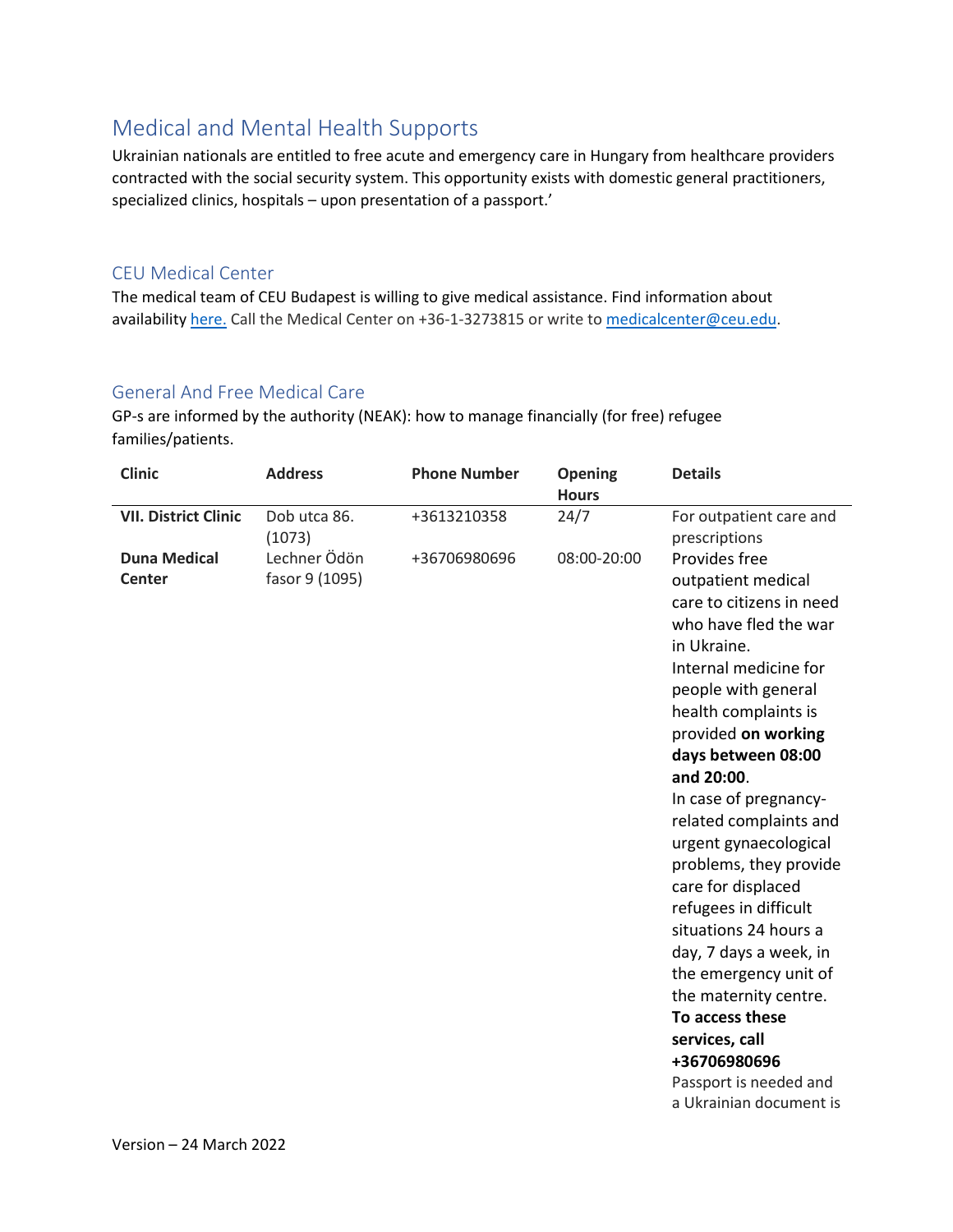<span id="page-4-0"></span>

|                                                                    |                                                                       |                                                                                                                                |                                                                           |                                                                                                                                                     |                                                                                                                               | needed (student card,<br>residence permit, etc.)<br>They will provide an<br>interpreter during the<br>medical care. |
|--------------------------------------------------------------------|-----------------------------------------------------------------------|--------------------------------------------------------------------------------------------------------------------------------|---------------------------------------------------------------------------|-----------------------------------------------------------------------------------------------------------------------------------------------------|-------------------------------------------------------------------------------------------------------------------------------|---------------------------------------------------------------------------------------------------------------------|
| <b>Semmelweis</b><br><b>University</b>                             | Üllői út 78a (1082)                                                   |                                                                                                                                | +36206662038                                                              | 24/7                                                                                                                                                |                                                                                                                               |                                                                                                                     |
| emergency Room<br><b>Bethesda</b><br>Children's<br><b>Hospital</b> | Ilka utca 57. (1143)                                                  |                                                                                                                                | +3614222767                                                               | 24/7                                                                                                                                                |                                                                                                                               | Dr. Baligh Éva offers<br>medical check-ups and<br>prescriptions for those<br>under 18                               |
| Felnőtt orvosi<br>ügyelet X. kerület                               | Pongrácz u. 19<br>(1101)                                              |                                                                                                                                | +3612615834                                                               | n/a                                                                                                                                                 |                                                                                                                               |                                                                                                                     |
| Dr. Kóczián Béla<br>(GP)                                           | n/a                                                                   |                                                                                                                                | +3612628295 or<br>+36708857161<br>Email:<br>dr.koczian.bela@g<br>mail.com | n/a                                                                                                                                                 |                                                                                                                               |                                                                                                                     |
| Dr. Bukovinszky<br>Éva<br>(Paediatrician)                          | Kerepesi úti<br>gyermekorvosi<br>rendelő<br>Kerepesi út 67.<br>(1106) |                                                                                                                                | +3612612177<br>each day<br>(closed on<br>Friday-<br>Sunday)               |                                                                                                                                                     | Different for                                                                                                                 |                                                                                                                     |
| <b>Mental Health Support</b><br><b>Organization/Persons</b>        |                                                                       | Contact                                                                                                                        |                                                                           | <b>Details</b>                                                                                                                                      |                                                                                                                               |                                                                                                                     |
| <b>Next Step Hungary Association</b><br><b>Pszi. Point</b>         |                                                                       | wellbeing@nextstepeu.org<br>https://www.facebook.com/nex<br>t.step.hungary/<br>https://pszi.hu/ukrajnai-<br>menekultek-probono |                                                                           | The association offers free<br>mental health support in English                                                                                     |                                                                                                                               |                                                                                                                     |
|                                                                    |                                                                       |                                                                                                                                |                                                                           |                                                                                                                                                     | Hungarian psychologists provide<br>free psychological help for<br>refugees fleeing Ukraine<br>(languages: english, ukrainian, |                                                                                                                     |
| Sabrina Mahmood, PhD                                               |                                                                       | +36205041441 (WhatsApp)                                                                                                        |                                                                           | russian, italian, spanish,<br>german, romanian)<br>Scholar of clinical psychology,<br>ELTE, Hungary, and certified<br>trauma therapist from Trauma- |                                                                                                                               |                                                                                                                     |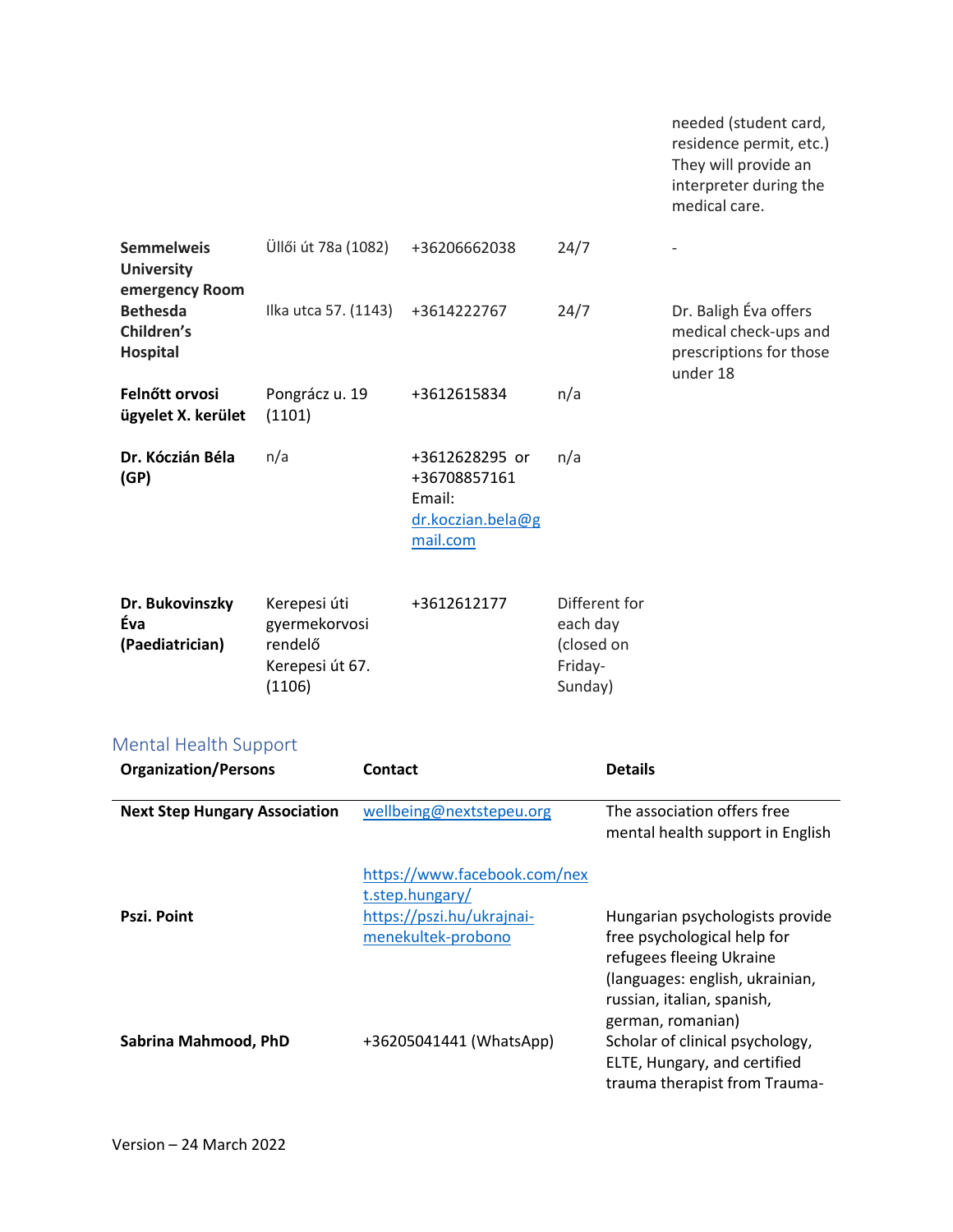| <b>Budapest Pride</b>        | https://budapestpride.com/ne |
|------------------------------|------------------------------|
|                              | ws/info-for-lgbtq-refugees-  |
|                              | coming-to-hungary            |
| <b>Semmelweis University</b> | Balassa utca 6. (1083)       |
| Department of Psychiatry and | +3612100330 - extension:     |
| Psychotherapy                | 51243                        |
|                              |                              |

Aid HAP Switzerland. Offers a free psychological assistance. free pro-LGBT+ psychological counselling and support

Psychiatric prescriptions and consultations

#### <span id="page-5-0"></span>CEU Counselling Center

You can always send an e-mail to CEU's in house counsellor Laszlo Biro at [birol@ceu.edu.](mailto:birol@ceu.edu)

## <span id="page-5-1"></span>COVID-19 Information

As of March 7, mask requirements have been lifted in Budapest public transportation and closed spaces. BUT we recommend you to still wear masks if you feel unsafe or if you want to take extra precautions and protect your colleagues.

You can find latest updates about it here - <https://koronavirus.gov.hu/>

#### <span id="page-5-2"></span>COVID Vaccination

#### **We STRONGLY encourage you to get vaccinated.**

You can register on the following [page](https://vakcinainfo.gov.hu/): No TAJ number is required for the registration. Please note that everyone has to register for the vaccine individually, as there is no option for central appointment booking organized by the institution. Once you have registered on the site, please be patient. Additional information on the next steps is expected over time via email or phone.

**OTHERWISE**, during vaccination campaign (every Thursday, Friday, and Saturday), you can take vaccination (first dose, second dose, and booster dose) at nearest vaccination points without prior appointment –just walk-in and there will be on-site registration. There are still five vaccines to choose at the vaccination points.

For further information about March vaccination campaign, please check: [https://vakcinainfo.gov.hu/hirek/marciusban-is-minden-csutortokon-penteken-es-szombaton](https://vakcinainfo.gov.hu/hirek/marciusban-is-minden-csutortokon-penteken-es-szombaton-oltasi-akcio)[oltasi-akcio](https://vakcinainfo.gov.hu/hirek/marciusban-is-minden-csutortokon-penteken-es-szombaton-oltasi-akcio) **AND** the list of vaccination points can be found here: [https://koronavirus.gov.hu/sites/default/files/sites/default/files/imce/oltasi\\_akcionapok\\_oltopontjai](https://koronavirus.gov.hu/sites/default/files/sites/default/files/imce/oltasi_akcionapok_oltopontjainak_listaja_2022.xlsx) [nak\\_listaja\\_2022.xlsx](https://koronavirus.gov.hu/sites/default/files/sites/default/files/imce/oltasi_akcionapok_oltopontjainak_listaja_2022.xlsx)

## <span id="page-5-3"></span>Immigration

<span id="page-5-4"></span>National Directorate For Aliens Policing (Bevándorlási És Állampolgársági Hivatal)

People can apply to temporary protection. The latest news on their website is that people can apply for temporary protection in Hungary here:

Version – 24 March 2022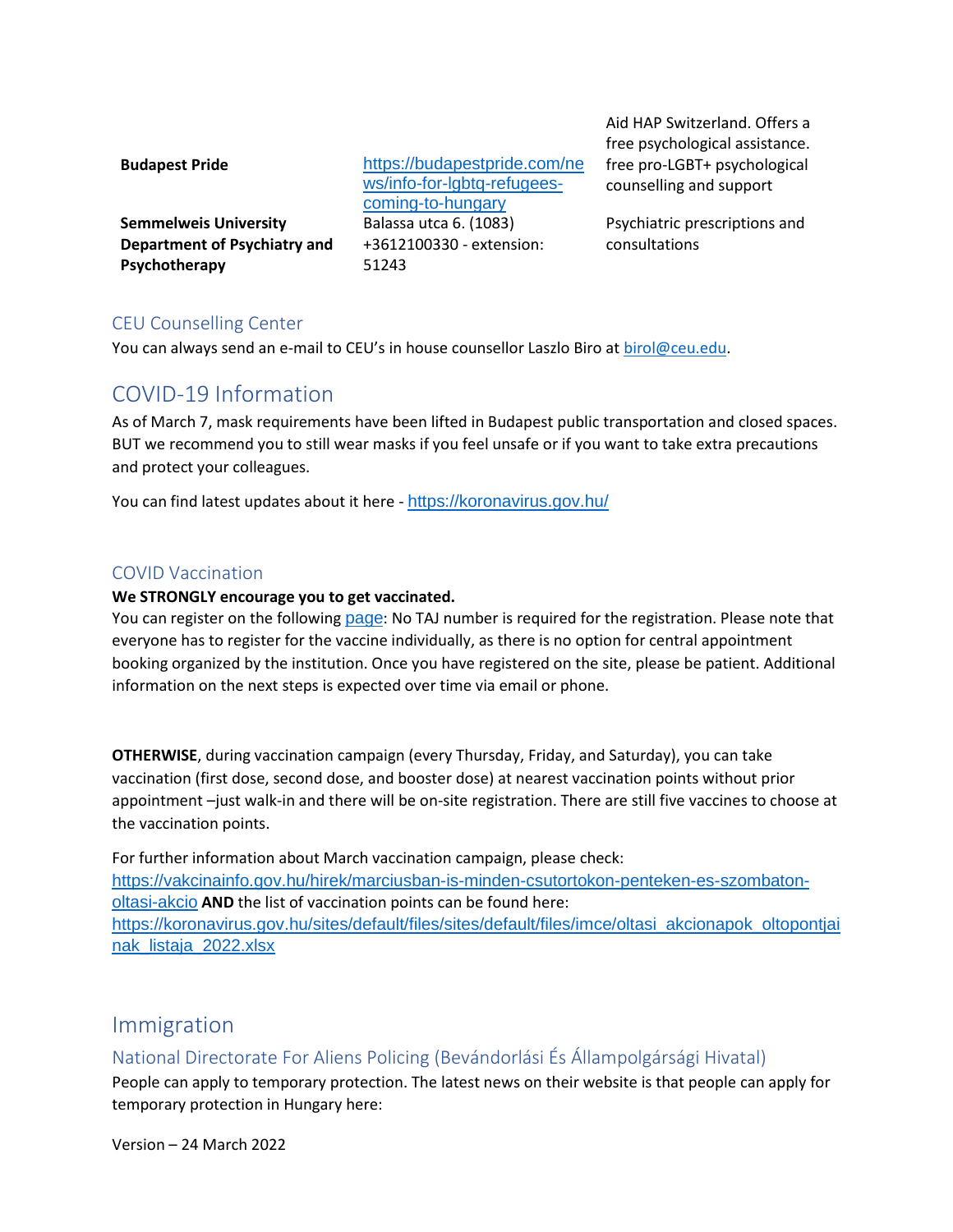#### Address: 131 Harmat utca, Budapest 1108

Opening hours: every day from 8.00 a.m. to 4.00 p.m.

Detailed information in English [here](http://oif.gov.hu/index.php?option=com_k2&view=item&id=1757:information&lang=en).

Extra information if you go to the office: Don't forget to bring all your documents with you, passport, student ID, etc. This would be a good opportunity to ask questions, if you have them, about immigration. Be prepared to spend AT LEAST two hours there, so make sure to charge your phone beforehand, bring earphones, a book, and a light snack and water.

#### **Masks are MANDATORY**

### <span id="page-6-0"></span>Legal Support

#### <span id="page-6-1"></span>CEU Support

If you plan to stay in Hungary, CEU Human Resources Office has kindly offered support to Ukrainian CEU alumni with obtaining residency and work permits. If you're interested in this, please write directly to Andras Gaspar [\(gaspara@ceu.edu\)](mailto:gaspara@ceu.edu) from HRO office.

#### <span id="page-6-2"></span>Legal Support from other organisations

For further information or legal advice regarding migration or other topics, please contact:

| Organization<br><b>National Directorate</b><br><b>General for Aliens</b><br><b>Policing</b> | Website<br>http://www.b<br>mbah.hu/inde<br>x.php?lang=en | Contact<br>Call Center: +36 1<br>463 9292 (Mo-<br>Thu: 8.00-16.00,<br>Friday: 8.00-<br>13.30) | <b>Address</b><br>Budafoki út 60.<br>(1117) | <b>Useful Links</b>                  |
|---------------------------------------------------------------------------------------------|----------------------------------------------------------|-----------------------------------------------------------------------------------------------|---------------------------------------------|--------------------------------------|
| Helsinki Bizottság                                                                          | https://helsink<br>i.hu/en/                              | +361 321 4323<br>(Monday/Thursda                                                              | Dohány utca 20.<br>II/9. (1074)             | Information/reso<br>urces - Document |
| It is recommended                                                                           |                                                          | y 10.00-18.00,                                                                                |                                             | for Ukraine                          |
| you contact the                                                                             |                                                          | Tuesday 10.00-                                                                                |                                             | https://helsinki.h                   |
| organization before                                                                         |                                                          | 17.00)                                                                                        |                                             | $u/wp-$                              |
| applying to any kind                                                                        |                                                          |                                                                                               |                                             | content/uploads/                     |
| of status because                                                                           |                                                          |                                                                                               |                                             | 2022/02/Hungaria                     |
| they are expert on                                                                          |                                                          |                                                                                               |                                             | n Helsinki Comitt                    |
| the subject. They can                                                                       |                                                          |                                                                                               |                                             | ee Ukraine Guid                      |
| help people to decide                                                                       |                                                          |                                                                                               |                                             | e 2022 02 25 E                       |
| to which status they                                                                        |                                                          |                                                                                               |                                             | N.pdf                                |
| should apply                                                                                |                                                          |                                                                                               |                                             |                                      |
| (temporary<br>protection, asylum)                                                           |                                                          |                                                                                               |                                             | General info for                     |
| according to their                                                                          |                                                          |                                                                                               |                                             | refugees and                         |
| situation.                                                                                  |                                                          |                                                                                               |                                             | migrants                             |
|                                                                                             |                                                          |                                                                                               |                                             | https://helsinki.h                   |
|                                                                                             |                                                          |                                                                                               |                                             | u/en/howcanweh                       |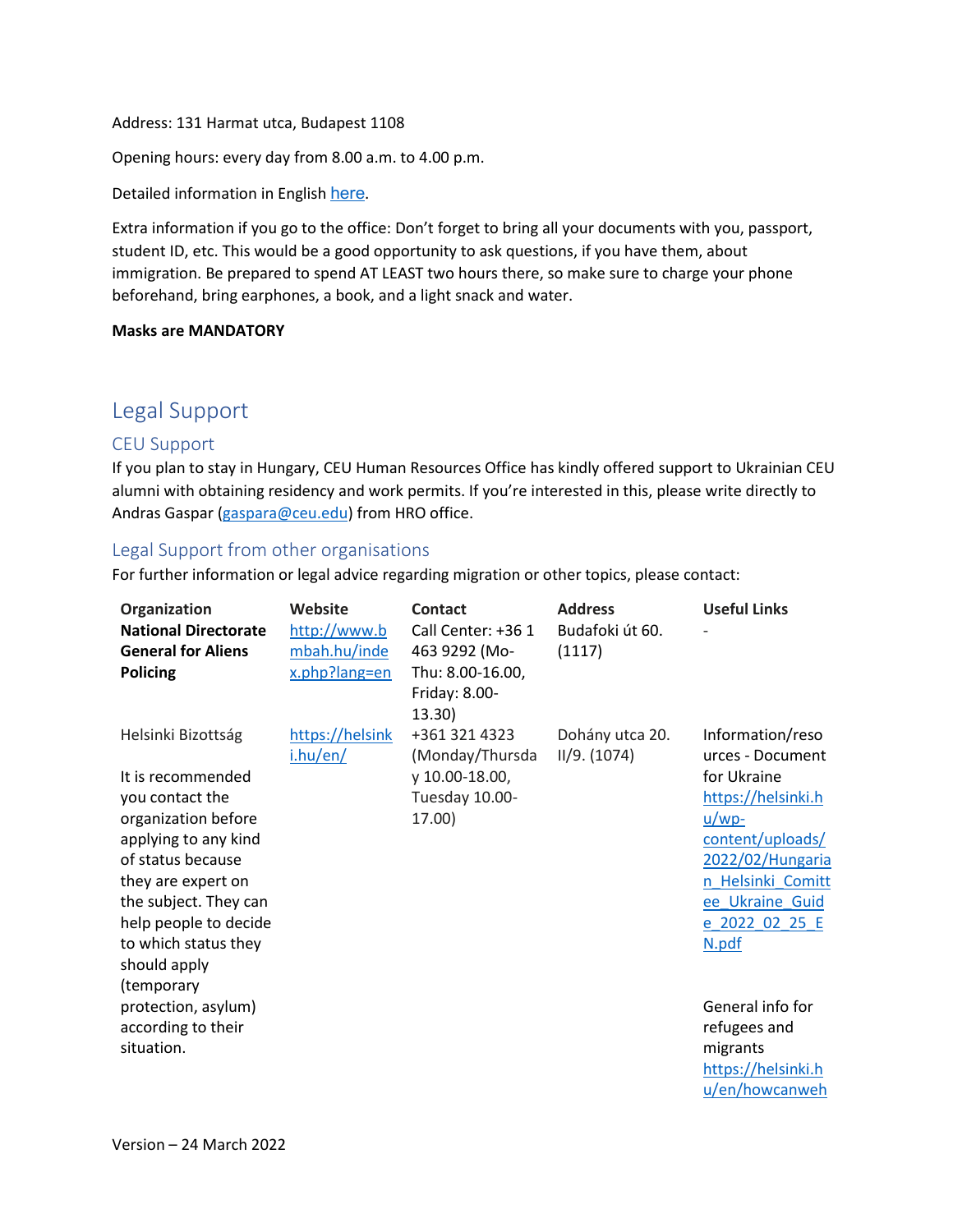[elp/refugee-and](https://helsinki.hu/en/howcanwehelp/refugee-and-migrant-rights/)[migrant-rights/](https://helsinki.hu/en/howcanwehelp/refugee-and-migrant-rights/)

Menedék Hungarian Association for Migrants

[https://mened](https://menedek.hu/en) [ek.hu/en](https://menedek.hu/en)

+3613221502 Email: [menedek@mene](mailto:menedek@menedek.hu) [dek.hu](mailto:menedek@menedek.hu)

On Menedék website, there is a short English/Hungarian/U krainian summary about what can the refugees from Ukraine do, if they plan to stay in Hungary. Menedék works with people, who already received temporary protection status, but you can contact them, and they can give you information how to start the application process. They speak English and Hungarian, but if it is needed, they can get a Ukrainan translator.

**UNHCR** [https://www.u](https://www.unhcr.org/) [nhcr.org/](https://www.unhcr.org/)

+36 1 336 3060 [hunbu@unhcr.org](mailto:hunbu@unhcr.org)

Ipoly utca 5b/c/d (1133)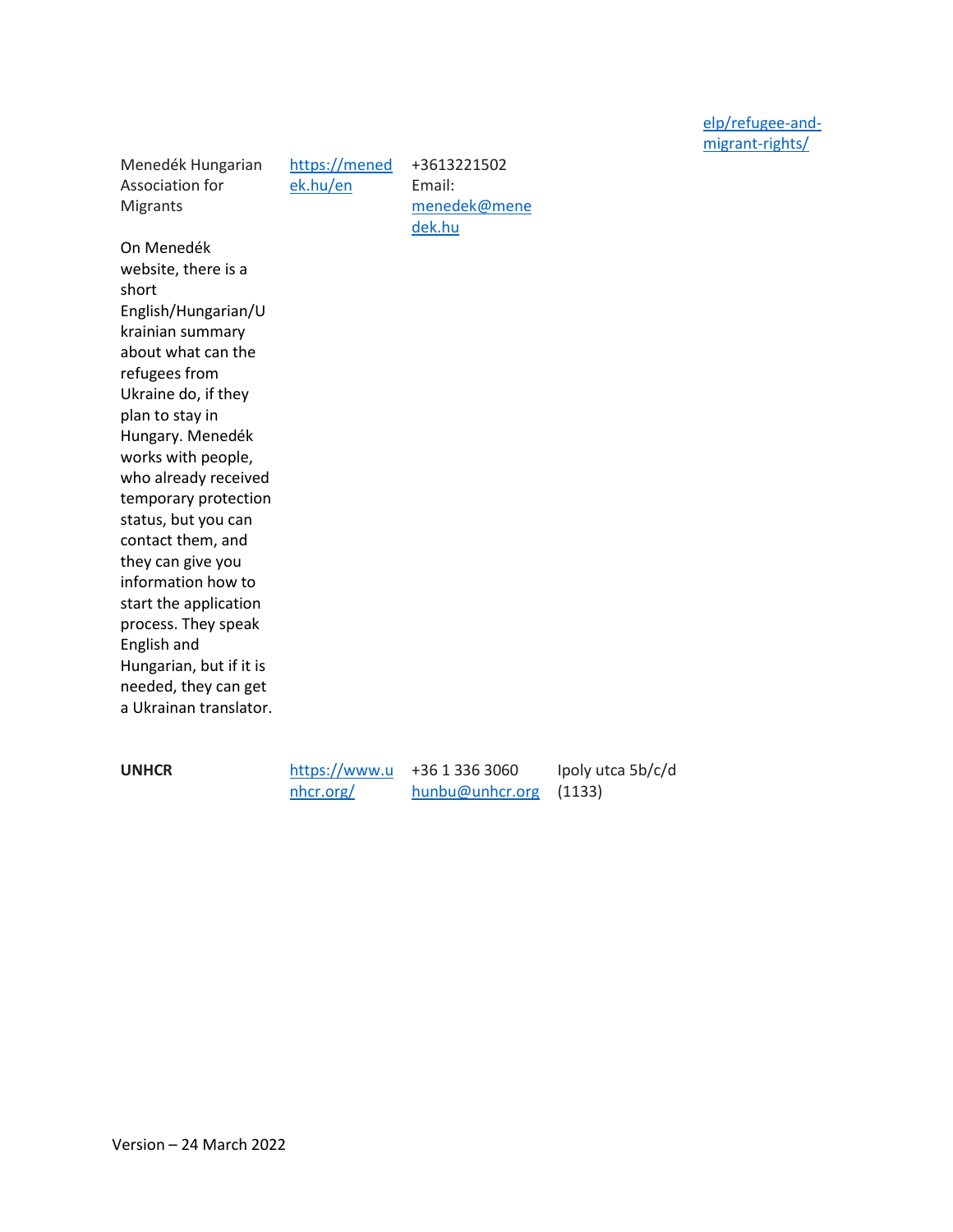# <span id="page-8-0"></span>Other related supports and general information about Budapest

#### <span id="page-8-1"></span>Information On Budapest City Assistance

Municipality of Budapest site with information for Ukrainian refugees (Ukrainian, English & Hungarian): [https://help.budapest.hu/en/](https://l.facebook.com/l.php?u=https%3A%2F%2Fhelp.budapest.hu%2Fen%2F%3Ffbclid%3DIwAR1dISqELR8yRabVzuczGMr3c8692zkAyns6vZIga3KlnsrPONY8Kn6A-sQ&h=AT0-9neAyr-AYg5-4rF-VBgggPqYoaxSfrYUxwZ_jUSrO2y_eGlsc_7QrTZksuq0jswXfRgZKQ4-YAQwxKL5buLs5HdXfN42L4QzUMyFHlwCuaFueDwtcngUtECUtk73ZQ&__tn__=-UK-R&c%5b0%5d=AT2DyQnuKeh0p16-IJpQR18T57jknEoSCxUKgyAa1Zb0xGuCYbWklpMBkoZonycacnVAA-OvJ4gXCbv_IQIYm-XgT7YLeoj-U-E1w2wxKJrfEe12gDClh38MFiQ75tUzvX42LnSe7hiUq9Z_Vao7zHo8zdkMVqSwp17pkKXU3xTPht6cZmedDCm9MxNfAEYPV2VLGq4j4u1S7vDV)

#### <span id="page-8-2"></span>Internet And Sim Cards

• Yettel [offers free sim cards](https://www.yettel.hu/sajto/kozlemeny/tobb-mint-40-ezer-feltoltott-sim-kartyat-1300-mobiltelefont-wifi-hotspotokat-es-egyeb-kommunikacios-eszkozoket-ajanl-fel-a-yettel-az-ukrajnabol-menekult-emberek-megsegitesere) where you can get at two locations: (Need to show all your documents)

> Arena Mall Kerepesi út 9, 1087. Opening hours: 10am-9pm (Mon-Sat); 10am-7pm (Sun)

Westend Shopping Mall Váci ut. 1-3. Opening hours: 8am-10pm

• Telekom – information regarding Ukraine: [https://www.telekom.hu/rolunk/sajtoszoba/sajtokozlemenyek/2022/marcius\\_3\\_1](https://www.telekom.hu/rolunk/sajtoszoba/sajtokozlemenyek/2022/marcius_3_1)

#### <span id="page-8-3"></span>**Transportation**

From March 4 to April 15, public transport in Budapest is free for Ukrainian refugees if they show any document that they arrived from Ukraine: [https://bkk.hu/utazasi-informaciok/kozossegi](https://bkk.hu/utazasi-informaciok/kozossegi-kozlekedes/ukrajna/)[kozlekedes/ukrajna/.](https://bkk.hu/utazasi-informaciok/kozossegi-kozlekedes/ukrajna/)

Free train in Hungary from Keleti: [https://bkk.hu/utazasi-informaciok/kozossegi-kozlekedes/ukrajna/.](https://bkk.hu/utazasi-informaciok/kozossegi-kozlekedes/ukrajna/)

There are two international train stations in Budapest: Keleti and Nyugati - there are volunteer checkpoints with help and information at both sites offered by NGOs.

Website for Hungarian railways: <https://www.mavcsoport.hu/en>.

From border to accommodation, from accommodation to border free of charge <https://www.facebook.com/groups/705697020674427/>

#### <span id="page-8-4"></span>Animals

Allowing entry without an animal health certificate, microchip, rabies vaccine, or passport. Form to be filled after entering Hungary, direct download of the form **[HERE](https://portal.nebih.gov.hu/documents/10182/51531346/Regisztracio+-+Ukrajna+-+Hun_Ukr.docx/bc62de2d-3a0d-592c-4afc-50fed42a2066?t=1645775725087)**. Hungarian authorities will also provide rabies vaccination and microchipping to dogs, cats and ferrets entering with refugees. More information **[HERE](https://portal.nebih.gov.hu/-/magyarorszag-biztositja-hogy-az-ukrajnabol-menekulok-magukkal-hozhassak-tarsallataikat?fbclid=IwAR12VYpkmvK2tKlYE6TYM1SsKFFQoW_mJccAn0WtrbOvddOTYC4uM3OBWSc)** 

In Budapest, the Capital City Organization of MÁOK undertake the FREE microchip marking of refugee dogs, immunization against rabies, and the issuance of vaccination books:

[https://maokbudapest.hu/2022/03/03/ingyenes-veszettseg-oltas-es-mikrochip-az-ukran-menekultek](https://maokbudapest.hu/2022/03/03/ingyenes-veszettseg-oltas-es-mikrochip-az-ukran-menekultek-kutyainak/)[kutyainak/](https://maokbudapest.hu/2022/03/03/ingyenes-veszettseg-oltas-es-mikrochip-az-ukran-menekultek-kutyainak/)

<span id="page-8-5"></span>Queer Friendly

Version – 24 March 2022